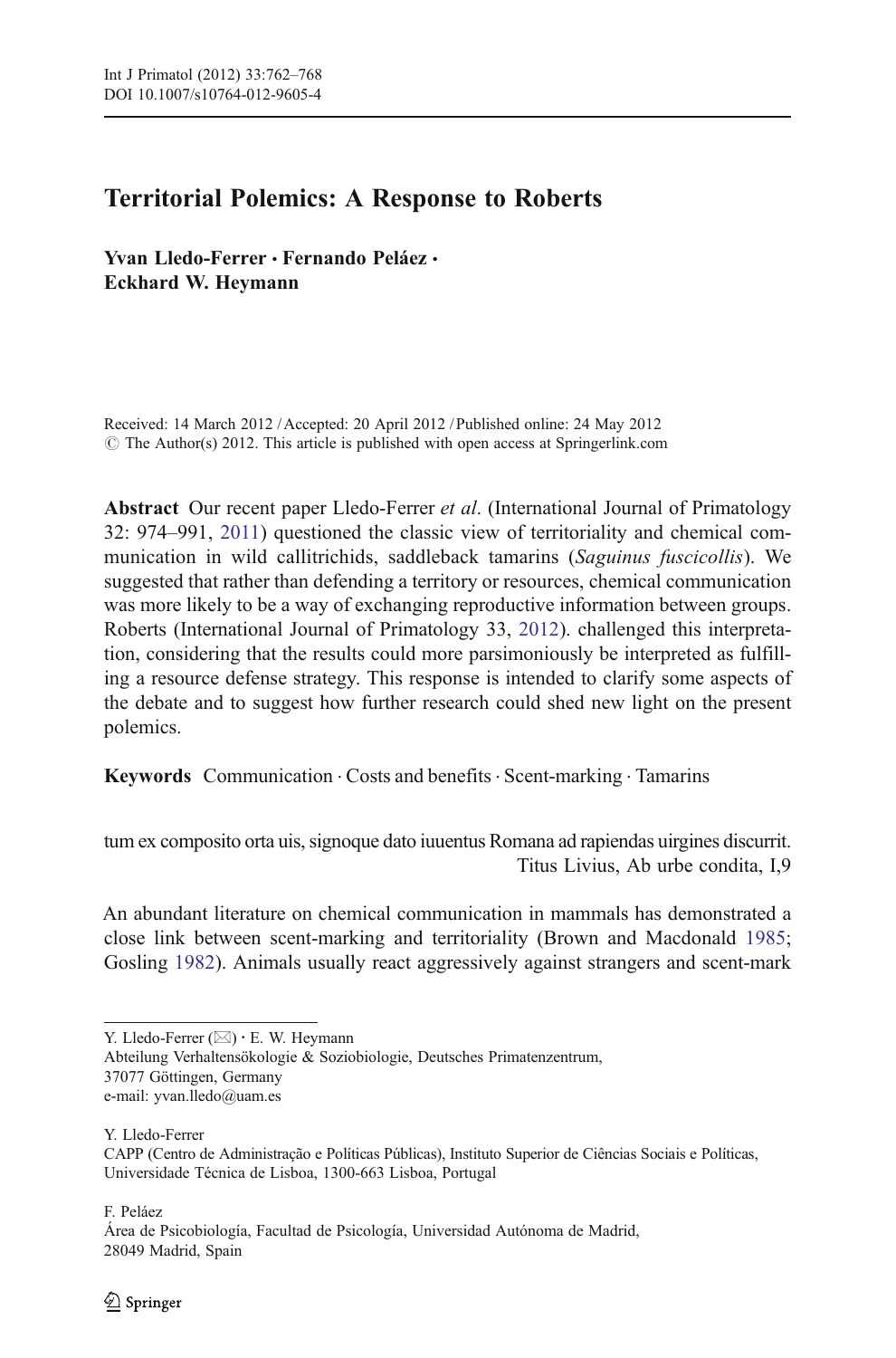to advertise potential costs of fighting (Gosling [1990;](#page-5-0) Gosling and Roberts [2001](#page-5-0)). We had suspected for some time that the picture in tamarins (Saguinus, Callitrichinae) might be more complicated (Heymann [2000\)](#page-5-0). In a recent field study with saddleback tamarins, (Saguinus fuscicollis), we suggested a new interpretation of scent-marking and territorial behavior (Lledo-Ferrer *et al.* [2011\)](#page-5-0). Our data suggested that, rather than defending a territory in the classic sense —its geographic location, its feeding resources— scent-marking might be a way of exchanging reproductive and social information between groups.

Roberts ([2012\)](#page-5-0) disagreed with this interpretation and defended a more classic view. Here, we briefly make explicit some misunderstandings, and develop what we think are the main contentious points in discussion and the key questions to be answered in future studies.

### Costs and Benefits

Through scent-matching, an intruder is able to evaluate costs and benefits of intrusion, and adapt its behavior accordingly (Gosling [1982;](#page-5-0) Gosling and Roberts [2001\)](#page-5-0). Ideally, these costs and benefits should be quantified and compared reliably. In our study, we quantified potential costs by calculating a theoretical encounter rate (Waser and Wiley [1979\)](#page-6-0). If groups were moving independently, we would have found an observed rate equal to the theoretically predicted rate. If there were some kind of encounter avoidance mechanism —and scent marking is a good candidate (Moorcroft and Lewis [2006\)](#page-5-0)— the observed rate should be lower than the predicted rate. We found exactly the contrary (Fig. 3, p. 983). Clearly, groups are not avoiding each other. If scent-marking is supposed to allow an assessment of neighbors without incurring the cost of fights, the scent-marking strategy of tamarins is not effective.

Roberts is nevertheless right that "there is no reason to expect that scent marks should necessarily reduce the rate of intergroup encounters" ([2012\)](#page-5-0), because vocal communication in tamarins probably plays a much bigger role in intergroup spacing than olfactory communication. Long-calls allow groups to locate each other, and intergroup encounters are usually preceded by such calls (Garber *et al.* [1993;](#page-5-0) Lazaro-Perea [2001\)](#page-5-0). But this, in turn, argues against a territorial function of scents. Indeed, why should animals mark at all?

Meeting neighbors allows comparison of the scent and the putative signaler. This makes sense when opponents seldom meet each other. Our tamarin groups encounter each other on average every 2–3 d, group composition is stable, and so they have ample opportunities for this comparison. Why then should they tolerate the costs of meeting at such a high rate?

## Resource Defense

Even if often peaceful, intergroup encounters are characterized by frenetic activity. It seems unlikely that the additional energy gained by exclusive access to contested resources outweighs the energy expenditure during the contest. Resources in overlap areas could just be consumed when the neighbors are away. Roberts seems to disregard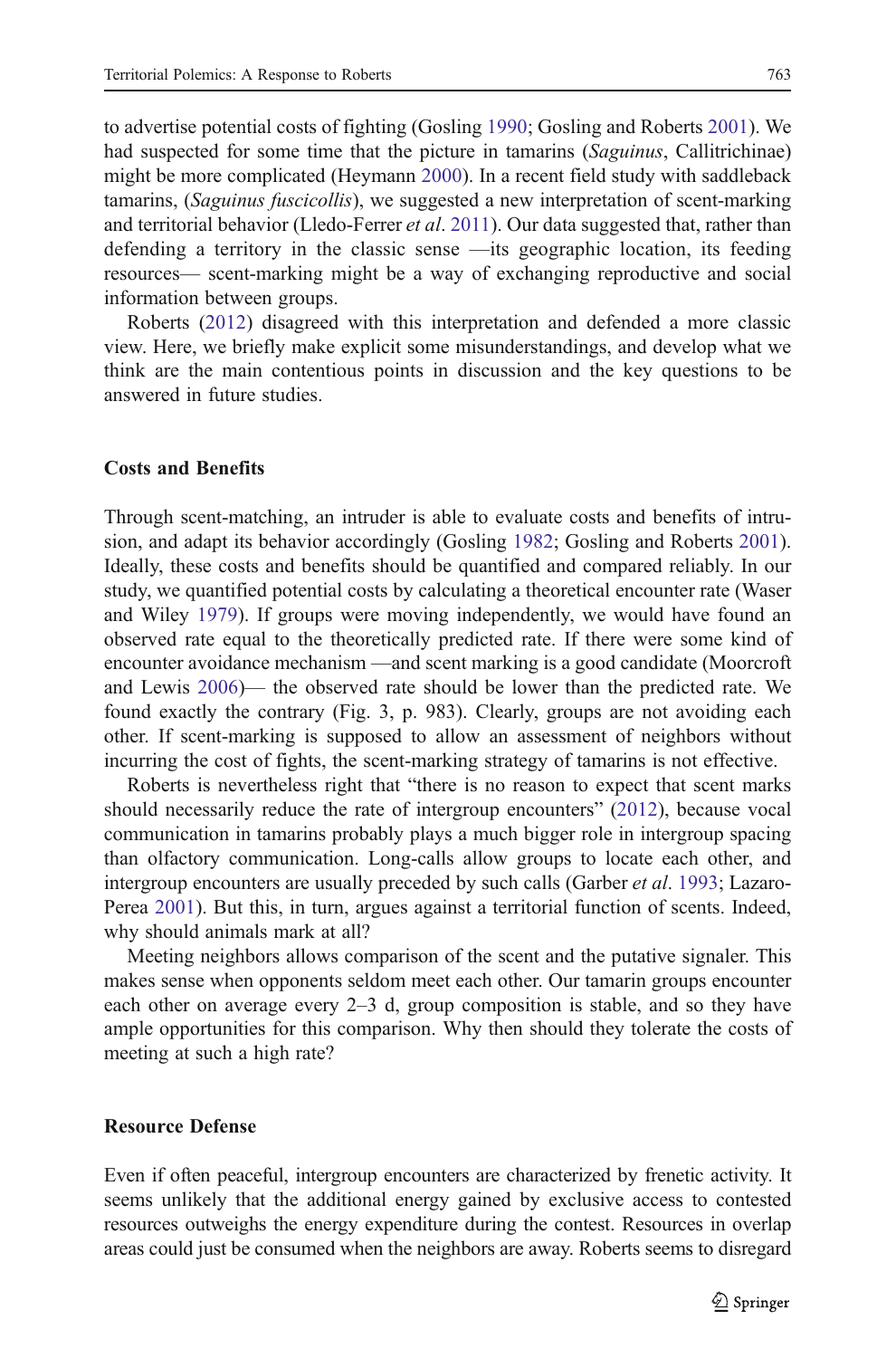the observation that scents of own-group members overmarked more at feeding trees in overlap areas (p. 982 and 985–986). This is counterintuitive because the probability of the resulting mark being perceived should be lower than for two separate marks.

When resources are immediately threatened by the presence of the neighboring group, 40 % of the encounters are still peaceful (p. 983), and we have seen groups feeding on the same tree. We and others (de la Torre et al. [1995](#page-5-0)) have also seen tamarin "supergroups" in which two groups almost mix and move in parallel through the forest for up to 90 min. This does not seem an appropriate behavior for resource defenders. Roberts is right in highlighting that food sharing did not occur in 87 % of the encounters, but the 13 % of encounters in which resource sharing occurs still need an explanation.

Food availability does not seem to be an issue. However, to rule out this possibility, rates of intergroup encounters and of scent-marking should be compared between rich and lean seasons. If related to territoriality, we would expect a more intense resource marking strategy, and an increased frequency of territorial contests in lean seasons. It would then be worth expanding territories at the expense of neighbors. However, we found no seasonal variation in scent-marking (Lledo-Ferrer unpubl. data).

#### Neighbors and Intruders

As Roberts points out, the different reaction of floaters and neighbors when detected is striking. It does not seem to be a question of group size. Our group 1 regularly met group 2, despite a ratio of 1:2 group members. However, we have seen two floaters fleeing when detected by the same three individuals of group 1, despite a 2:3 ratio.

If scent-matching and territorial defense were the main function of olfactory communication, then both the floater and the group should be most interested in including this new odor in their neighborhood database. However, such floaters are seldom seen and, when detected, they are immediately chased and and flee desperately, without scent-marking or even perceiving the scent from the residents.

We do not know the detection distance for scent marks and for body odors. This information would be critical for evaluating the potential for scent-matching. We do, however, assume that detection distance for scent marks is relatively low, which may be the reason why so few scent marks receive a response at all, and why such responses are more common in *Saguinus fuscicollis* than in *S. mystax*, where there are usually no other individuals close to the scent-marking individual (Heymann [2001\)](#page-5-0). Further, part of the chemical information contained in scent marks seems to require close contact with the mark to elicit a full response (Belcher *et al.* [1988\)](#page-5-0). Given that intruders flee at a distance and no contact between territory owners occurs, the opportunity for scent matching is likely to be very small.

Moreover, in contrast to ground mammals, the small arboreal tamarins use space in a radically different way. Whereas ground mammals move in a 2D world, tamarins move in 3D. An antelope chewing a branch and depositing saliva as scent can be sure that any other antelope passing there will find it exactly at nose height. This does not mean that all scent marks are detected, but transmission is much more effective in a 2D than in a 3D environment. Moreover, given their low body mass, tamarins have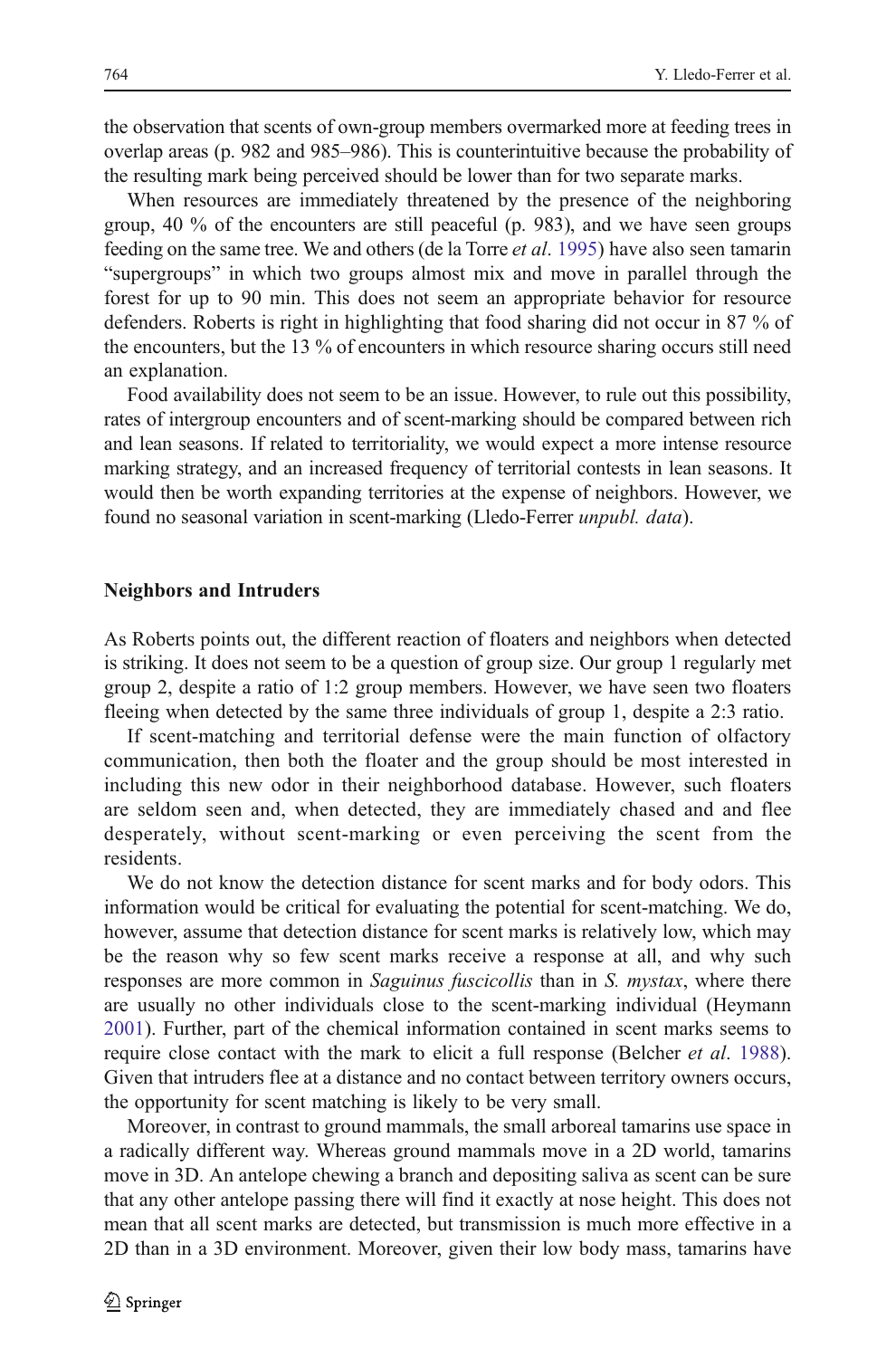more branch paths to choose than larger primates, making their environment much more complex. To overcome such drawbacks, tamarins should mark as close to potential receivers as possible, i.e., during intergroup encounters. Roberts is right that scent-marking during intergroup encounters is enhanced, compared to 24 h later. However, this result cannot be interpreted alone. On the next day the group could be anywhere in its territory, including the exclusive area. Scent-marking frequency there is lower than in the overlap area when no neighbors are present, and thus the overall frequency is inflated by this covariate. It is thus more informative to look at the other comparison, in which the group uses an overlap area where intergroup encounters have taken place in the past, but there are currently no neighbors present. In this comparison, we found no significant difference in scent-marking frequency (Fig. 4, p. 984). Moreover, the previously deposited scents received less or no attention (p. 983– 984) during the encounter.

Perhaps part of Roberts' misinterpretation lies in the circularity of his argument. Because the sometimes aggressive confrontations with neighbors are labeled territorial defense, scent-marking is assumed to be territorial as well. But what if such confrontations were not about defense?

#### Looking for Partners or Defending Resources?

With only one female successfully reproducing per group, and a high degree of relatedness within groups (Huck et al. [2005\)](#page-5-0), intersexual competition can be extreme among callitrichines (Culot et al. [2011\)](#page-5-0). Reproductive success is more likely to be limited by access to mates (for males) and to helpers (for breeding females) than by access to food resources. Thus, our overall interpretation is that what is at stake is probably not the takeover of the territory or its resources, but the reproductive dominance in the group. It would thus be very interesting to study whether group composition determines reactions toward neighbors and intruders. So far, the literature has considered the whole group as signaling and being involved in territorial behavior. However, different classes of individuals might have different interests and thus adopt different strategies toward neighbors. Whereas an unrelated neighboring female represents a potential partner for resident males, but a major threat for the breeding resident female, an unrelated male can be a valuable help in infant carrying for the same female, but a competitor for resident males. Moreover, nonbreeding animals should evaluate their reproductive chances within and outside the group, according to their age and relatedness to the breeding pair, and react accordingly toward neighbors. Breeding pairs, however, might be interested in obtaining extra helpers if group size is small. Lazaro-Perea ([2001\)](#page-5-0) found such a pattern in wild Callithrix jacchus, whereby subordinate individuals scent-marked more during intergroup encounters. In our study, small sample sizes do not allow us to study scentmarking behavior on the individual level.

We and others (Digby [1999;](#page-5-0) Heymann [2001](#page-5-0)) have seen extragroup copulations during intergroup encounters, and extragroup paternities do occur in moustached tamarins (Huck et al. [2005](#page-5-0)). As scent marks convey useful information concerning not only sex and individual identity (Epple *et al.* [1993\)](#page-5-0), but also health and individual quality (Zala *et al.* [2004\)](#page-6-0) and heterozygosity (Charpentier *et al.* [2008](#page-5-0)), it is not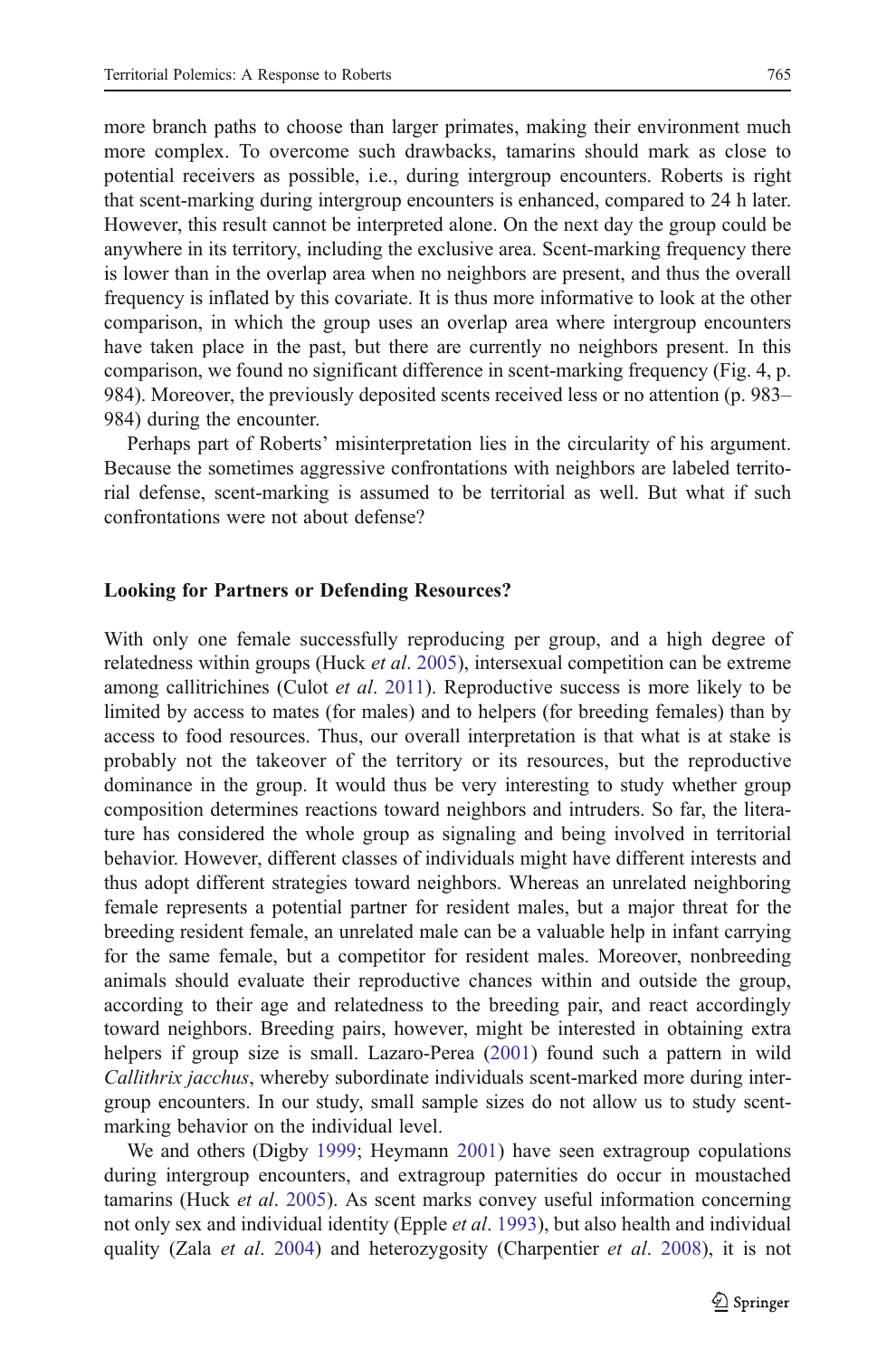revolutionary to think that tamarins might be using this information to look for potential mates. The study of scent-marking behavior combined with kinship and relatedness data under field conditions might shed new light on scent-marking behavior. Unfortunately, this was not possible in our field study. To investigate these issues in captivity, researchers could manipulate the degree of relatedness between neighbors and the relative value of cages that might be alternatively used by different groups, or present the scent from neighbors at the core of the cage-territory (Suarez [2012\)](#page-6-0).

# Conclusion

As Roberts accurately points out, our original data fit the territorial hypothesis (a border marking strategy, enhanced marking close to feeding resources and in areas where intergroup encounters are likely). However, without looking for the real benefits of the scent-marking behavior, this conclusion is superficial. We could not determine what the benefits could be, beyond theoretical cost reductions. Moreover, encounters occur on a regular basis, and scent-marking is not enhanced during these encounters. This emphasis on costs and benefits is lacking in most studies of chemical communication in the wild, and seems to be neglected by Roberts.

What if the benefit is *simply* exchanging reproductive information with neighbors? This exchange is done only during regular intergroup encounters, and not during encounters with floaters. It might be worthwhile for tamarins to engage in a fight, if this leads to a new potential partner. This is not radically different from the mythological rape of the Sabine women described by Titus Livius.

Each communication channel has its own specificities and constraints (Endler [1993\)](#page-5-0). Locating a neighboring group is much more effective through auditory cues, whereas reproductive information is better codified in scents (Epple et al. [1993\)](#page-5-0). Moreover, this reproductive information can be left behind for neighbors without own group members being aware of it, which is not the case in the auditory channel. Overmarking could be a costly way to hide this information (Johnston *et al.* [1994;](#page-5-0) Lledo-Ferrer et al. [2010](#page-5-0)).

Roberts is correct in pointing out that some critical data are still lacking. Given the complexity of chemical signals, it is possible that scent-marking fulfills several functions at the same time, or that each individual acts according to its own reproductive agenda. Our original paper was entitled "The equivocal relationship between scent-marking and territoriality." It did not mean that a territorial function was discarded, but just that it might not be the principal function. In any case, the relationship between scent-marking and territoriality deserves closer inquiry. We hope that these territorial polemics will attract the attention of researchers and enable more careful field studies and experiments.

Acknowledgments We thank Craig Roberts for initiating this stimulating debate and Joanna Setchell for inviting us to take part in it. Y. Lledo-Ferrer was supported while writing this paper by a postdoctoral grant (SFRH/BPD/79628/2011) from the Fundação para a Ciência e a Tecnologia, Ministério da Educação e Ciência (Portugal). The Spanish Ministry for Science and Innovation (MCINN-SGPI contract grant no. PSI2009-08581PSIC), Fundación Cajamadrid and Fundación "La Caixa" funded the original field work and analysis.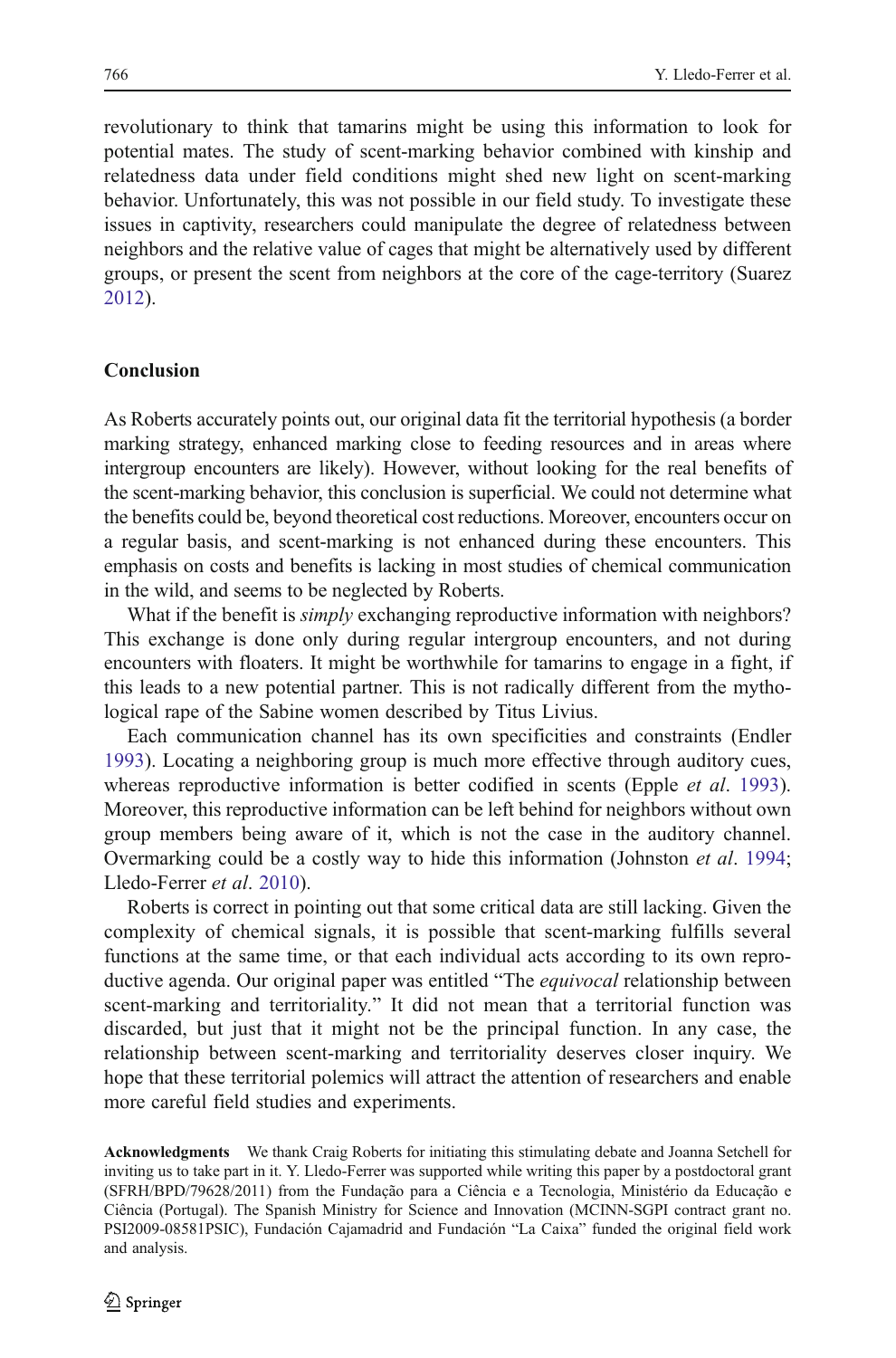<span id="page-5-0"></span>Open Access This article is distributed under the terms of the Creative Commons Attribution License which permits any use, distribution, and reproduction in any medium, provided the original author(s) and the source are credited.

# References

- Belcher, A., Epple, G., Kuderling, I., & Smith, A. B. (1988). Volatile components of scent material from cotton-top tamarin (Saguinus oedipus oedipus) – a chemical and behavioral study. Journal of Chemical Ecology, 14, 1367–1384.
- Brown, R. E., & Macdonald, D. W. (1985). Social odours in mammals. Oxford: Clarendon.
- Charpentier, M. J. E., Boulet, M., & Drea, C. M. (2008). Smelling right: The scent of male lemurs advertises genetic quality and relatedness. Molecular Ecology, 17, 3225–3233.
- Culot, L., Lledo-Ferrer, Y., Hoelscher, O., Muñoz Lazo, F., Huynen, M. C., & Heymann, E. W. (2011). Reproductive failure, possible maternal infanticide, and cannibalism in wild moustached tamarins, Saguinus mystax. Primates, 52, 179–186.
- de la Torre, E., Campos, F., & de Vries, T. (1995). Home range and birth seasonality of Saguinus nigricollis graellsi in Ecuadorian Amazonia. American Journal of Primatology, 37, 39–56.
- Digby, L. J. (1999). Sexual behavior and extragroup copulations in a wild population of common marmosets (Callithrix jacchus). Folia Primatologica, 70, 136–145.
- Endler, J. A. (1993). Some general comments on the evolution and design of animal communication systems. Philosophical Transactions of the Royal Society of London. Series B, Biological Sciences, 340, 215–225.
- Epple, G., Belcher, A. M., Küderling, I., Zeller, U., Scolnick, L., Greenfield, K. L., & Smith, A. B. III (1993). Making sense out of scents: Species differences in scent glands, scent-marking behaviour, and scent-mark composition in the Callitrichidae. In A. B. Rylands (Ed.), Marmosets and tamarins: Systematics, behaviour, and ecology (pp. 123–151). Oxford: Oxford University Press.
- Garber, P. A., Pruetz, J. D., & Isaacson, J. (1993). Patterns of range use, range defense, and intergroup spacing in moustached tamarin monkeys (Saguinus mystax). Primates, 34, 11–25.
- Gosling, L. M. (1982). A reassessment of the function of scent marking in territories. Zeitschrift für Tierpsychologie, 60, 89–118.
- Gosling, L. M. (1990). Scent marking by resource holders: Alternative mechanisms for advertising the costs of competition. In D. W. Macdonald, D. Müller-Schwarze, & S. E. Natynczuk (Eds.), Chemical signals in vertebrates, vol. 5 (pp. 315–328). Oxford: Oxford University Press.
- Gosling, L. M., & Roberts, S. C. (2001). Scent-marking by male mammals: Cheat-proof signals to competitors and mates. In P. Slater (Ed.), Advances in the study of behavior (Vol. 30, pp. 169-217, Advances in the Study of Behavior). San Diego: Academic Press.
- Heymann, E. W. (2000). Spatial patterns of scent marking in wild moustached tamarins, Saguinus mystax: No evidence for a territorial function. Animal Behaviour, 60, 723–730.
- Heymann, E. W. (2001). Interspecific variation of scent-marking behaviour in wild tamarins, Saguinus mystax and Saguinus fuscicollis. Folia Primatologica, 72, 253–267.
- Huck, M., Löttker, P., Bohle, U. R., & Heymann, E. W. (2005). Paternity and kinship patterns in polyandrous moustached tamarins (Saguinus mystax). American Journal of Physical Anthropology, 127, 449–464.
- Johnston, R. E., Chiang, G., & Tung, C. (1994). The information in scent over-marks of golden hamsters. Animal Behaviour, 48, 323–330.
- Lazaro-Perea, C. (2001). Intergroup interactions in wild common marmosets, Callithrix jacchus: Territorial defence and assessment of neighbours. Animal Behaviour, 62, 11–21.
- Lledo-Ferrer, Y., Peláez, F., & Heymann, E. W. (2010). Can overmarking be considered as a means of chemical mate guarding in a wild callitrichid? Folia Primatologica, 81, 200–206.
- Lledo-Ferrer, Y., Peláez, F., & Heymann, E. W. (2011). The equivocal relationship between territoriality and scent marking in wild saddleback tamarins, Saguinus fuscicollis. International Journal of Primatology, 32, 974–991.
- Moorcroft, P. R., & Lewis, M. A. (2006). *Mechanistic home range analysis*. Princeton: Princeton University Press.
- Roberts, S. C. (2012). On the relationship between scent-marking and territoriality in callitrichid primates. International Journal of Primatology, 33. doi[:10.1007/s10764-012-9604-5.](http://dx.doi.org/10.1007/s10764-012-9604-5)